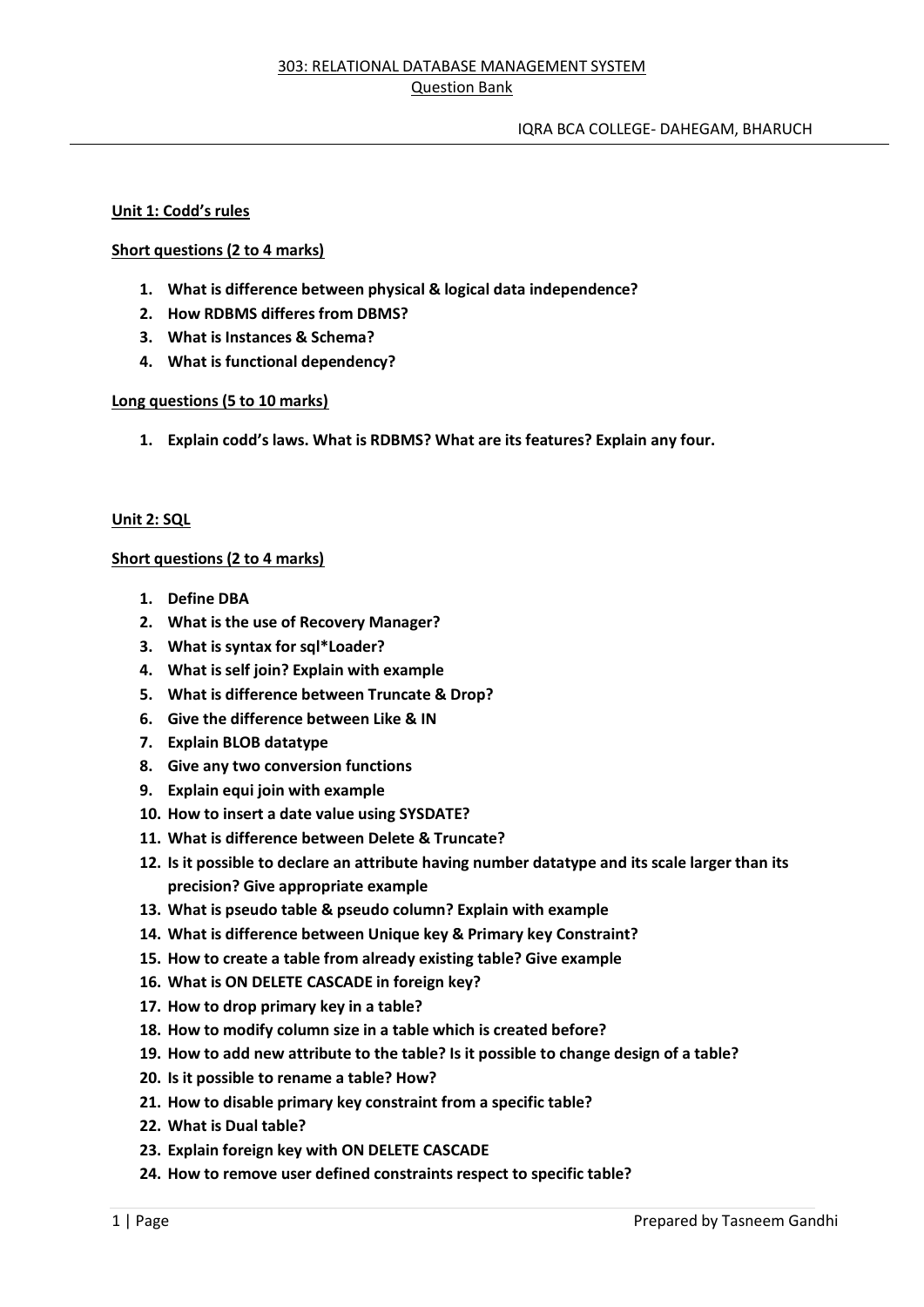#### IQRA BCA COLLEGE- DAHEGAM, BHARUCH

- **25. Explain user defined constraints in detail.**
- **26. When we use nvl() in oracle?**
- **27. What is updatable view?**
- **28. List out restrictions on updatable view**
- **29. What is the use of WITH CHECK OPTION in a view?**
- **30. Explain intersect & union clause with example**
- **31. How to create a view?**
- **32. What is difference between View & Table?**
- **33. Is it possible to create a view from another view? If yes than how?**
- **34. Explain advantages of using a view.**
- **35. Discuss different types of Queries. Provide appropriate example**
- **36. Discuss Alter command**
- **37. Explain in brief ROWID**
- **38. Write a command to take back select & update privilege from stud table**
- **39. Differentiate DDL, DML & DCL statements**
- **40. Which properties of Sequence can be modified?**
- **41. What is difference between GRANT & REVOKE?**
- **42. Difference between CYCLE & NOCYCLE option in sequence**
- **43. Which oracle object provides fast access to oracle data?**
- **44. What is currval pseudo column in sequence?**
- **45. What is use of Nextval?**
- **46. Write any five string related functions**
- **47. Explain minus clause**
- **48. Write any four date related functions**
- **49. Name the functions related to mathematical work. Explain any four**
- **50. What is Nested table?**
- **51. Create a sequence which generates only odd negative numbers in cycle from -1000 to 0**
- **52. Define subquery with syntax.**
- **53. Scott has permissions to view records from table emp\_mast. How to revoke the permission if John is the original owner of table?**
- **54. Write DML statement**
- **55. Write any two table level constraints**
- **56. How to delete foreign key attribute?**
- **57. Explain wild characters**
- **58. Explain difference between ON DELETE CASCADE and ON DELETE SET NULL**
- **59. Which functions are used to display current date & time?**
- **60. What is Rollback? What are its functionalities?**
- **61. Explain Savepoint. How to create it?**
- **62. Give various methods to end a transaction.**
- **63. What is Lock? How implicit locks occur and when? List out levels of lock**
- **64. What causes a table or record level lock to be released?**
- **65. What are independent object of oracle?**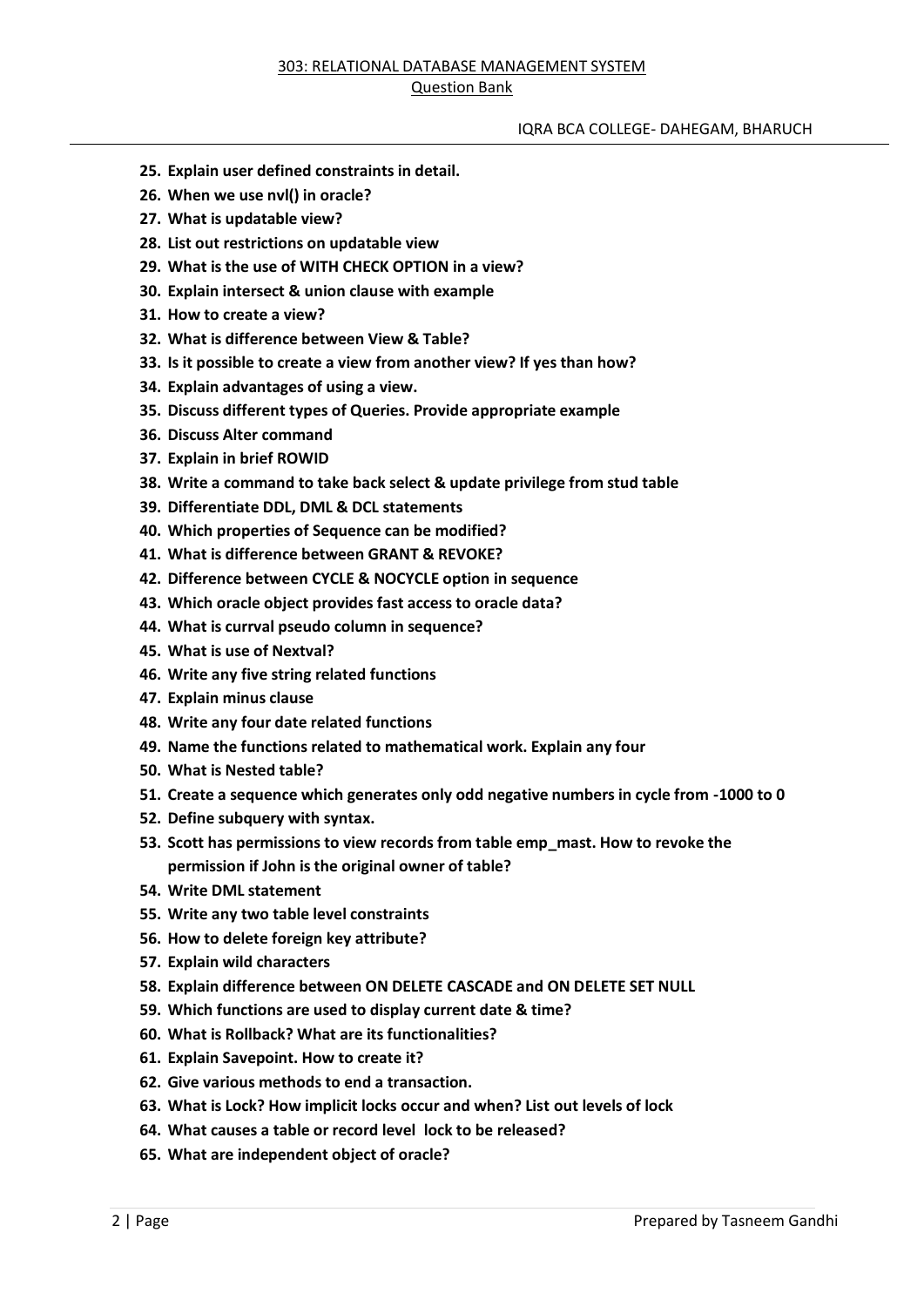# IQRA BCA COLLEGE- DAHEGAM, BHARUCH

# **Long questions (5 to 10 marks)**

- **1. What is DBA? What are the basic duties of DBA?**
- **2. Explain the utilities of SQL\*IMPORT & SQL\*EXPORT**
- **3. Explain IO Constraints**
- **4. Explain any five date & string functions**
- **5. Write on oracle datatypes**
- **6. What are Range searching & Pattern matching operators? Explain with example**
- **7. Explain table level & column level constraints**
- **8. Explain any five mathematical functions.**
- **9. How RDBMS differs from DBMS? Discuss the datatypes & important in-built functions of oracle**
- **10. What is data constraint? Explain with example**
- **11. Explain difference between DML & DDL statements with example**
- **12. What is Join? Also explain its types**
- **13. Which are date conversion functions? Explain with example**
- **14. Explain four aggregated functions of oracle with example**
- **15. Explain foreign key with ON DELETE CASCADE & ON DELETE SET NULL**
- **16. What is the use of EXISTS & NOT EXISTS() operators?**
- **17. Explain Read only & updatable view. Differentiate it OR what is view? Explain its types**
- **18. Explain in detail Index and its types**
- **19. Explain Sequence**
- **20. What is Nested table? Explain any four attributes of nested table**
- **21. Discuss types of SQL statements explain with example**
- **22. What is GRANT & REVOKE? Explain syntax and example**
- **23. What is function? Explain any five with syntax & example**
- **24. What is sequence? Write its syntax. Create a sequence which will generate only odd negative numbers in cycle from -1000 to 0**
- **25. Short Note: types of keys & join**
- **26. Explain Union, Intersect & Minus clause**
- **27. Discuss DML commands**
- **28. Note: any three conversion functions**
- **29. Define Sequence. In item\_master table, there s item\_no field, which is concatenation of the month and number generated by sequence no SEQNO1 for example item\_no 01005 is generated with 01 as month and 005 is sequence generated no. insert the values in the item\_no field of item\_master table using sequence.**
- **30. How to protect all the work and data in oracle? Explain different protection mechanism**
- **31. What is commit, rollback and savepoint? How is it possible to rollback actions?**
- **32. What is concurrency control in oracle? Explain explicit lock with example**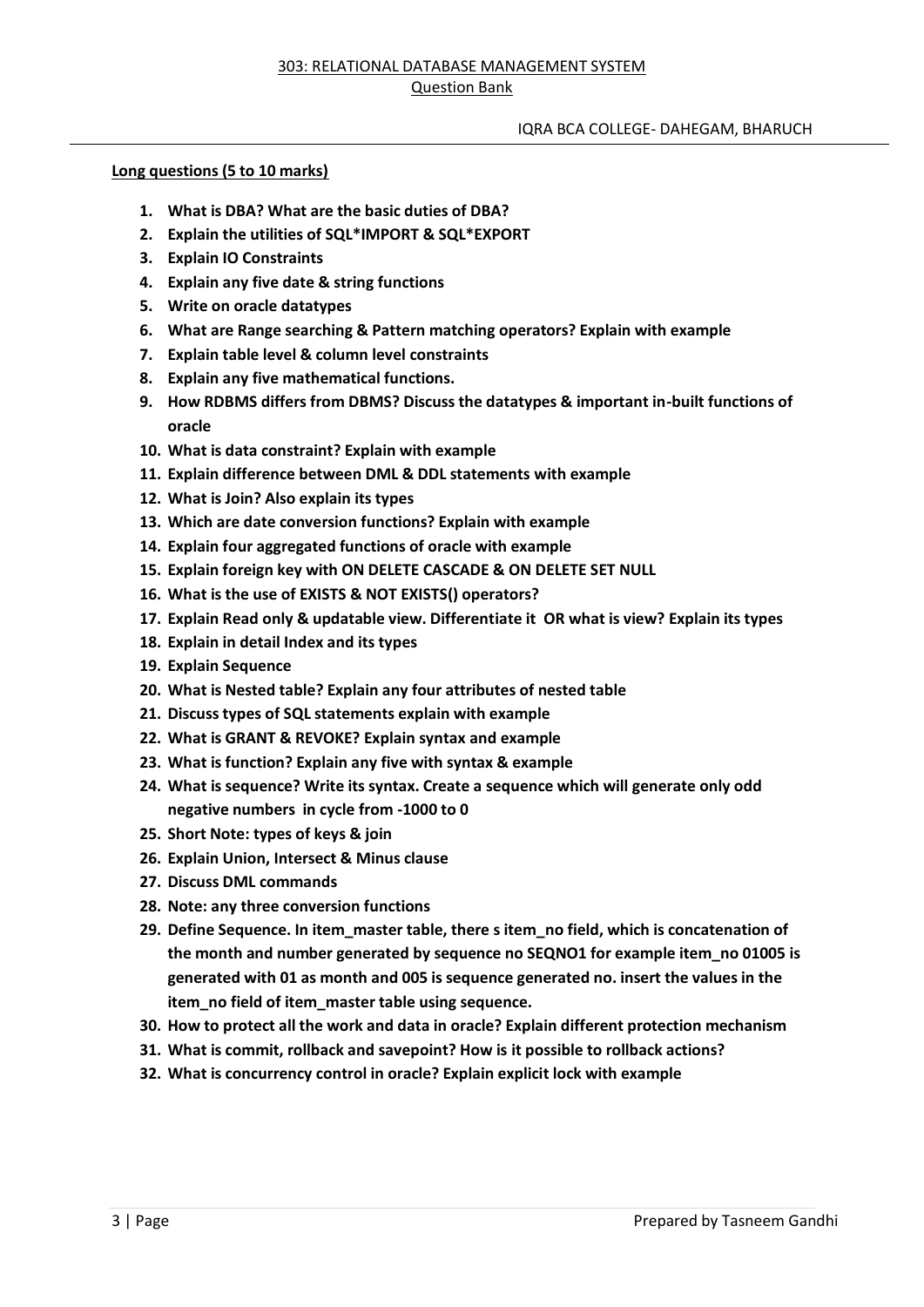# IQRA BCA COLLEGE- DAHEGAM, BHARUCH

# **Unit 3: PL/SQL**

# **Short Questions(2 to 4 Marks)**

- **1. Define explicit cursor. Give its use**
- **2. Explain %type datatype**
- **3. Explain numbering range default error in oracle**
- **4. When LOGIN\_DENIED & ZERO\_DIVIDE exception is raised?**
- **5. What do you mean by Autonomous Transaction?**
- **6. Explain %ROWCOUNT attribute of cursor**
- **7. What is difference between Exception & Error?**
- **8. Write advantages & disadvantages of cursor**
- **9. Describe types of exception**
- **10. When VALUE\_ERROR is raised?**
- **11. What is active dataset?**
- **12. Describe advantages of PL/SQL**
- **13. How to raise application errors?**
- **14. Difference between %NOTFOUND and NO\_DATA\_FOUND**
- **15. Write syntax of Nested If conditional statements**
- **16. What is cursor? Explain its types**
- **17. Differentiate ROWID & %ROWTYPE**
- **18. What is difference between cursor declared in procedure & function?**
- **19. Write and explain syntax for creating function in PL/SQL**
- **20. Write syntax for creating procedure**
- **21. What is difference between function and procedure in oracle?**

#### **Long Questions(5 to 10 Marks)**

- **1. Write on exception? Discuss exception handling mechanism with example. OR Types of exception handling**
- **2. Write a note on PL/SQL block structure / Architecture. Discuss PL/SQL datatypes**
- **3. What is cursor? Explain its types and attributes with example**
- **4. Discuss control statements in PL/SQL**
- **5. How cursor for loop & cursor for update works? Explain with example**
- **6. Differentiate user defined and system defined exception**
- **7. What is SQL? what is difference between SQL & PL/SQL**
- **8. Explain iterative control/ looping control statements of PL/SQL**
- **9. Discuss advantages of FOR CURSOR loop over simple cursor loop also explain use of reverse keyword in for loop with example.**
- **10. What is named notations & calling parameters? Discuss difference between positional & named notation**
- **11. Discuss cursor & its advantages**
- **12. Short note: PL/SQL datatypes**
- **13. Explain cursor for loop. Discuss cursor handling steps**